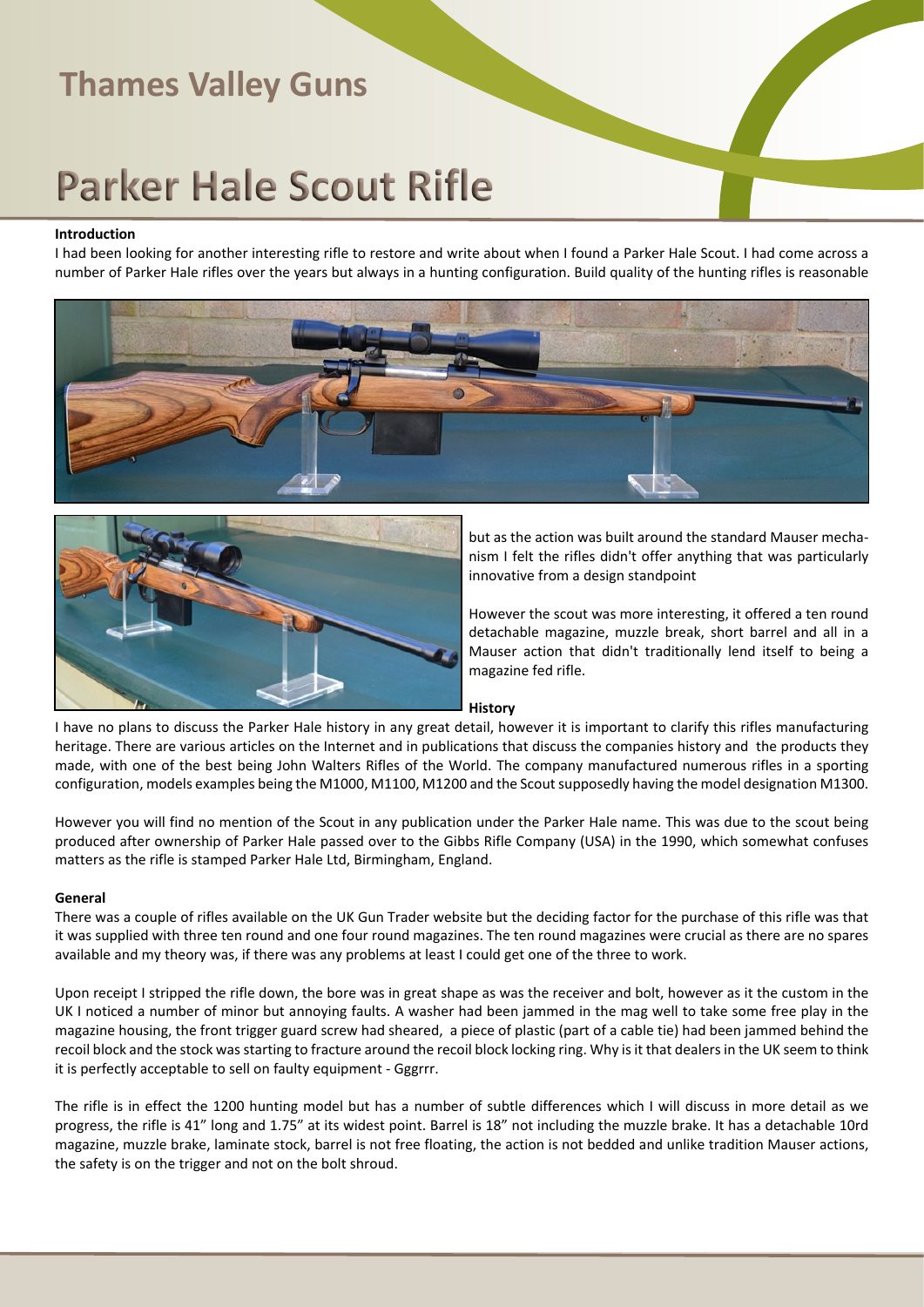# **Parker Hale Scout Rifle**

#### **Receiver**

The receiver is a typical large ring Mauser design. Whether it is true, I had read that Parker Hale obtained its Mauser receivers from Spain and whether it was in sufficient numbers to maintain its production requirements or whether Parker Hale manufacturers its own receivers I do not know. However I think its fair to say the receiver profile is fairly identical to the original Mauser's with the exception of the rear bridge. The rear bridge has been machined with two flat sloping sides which are perfect for mounting a scope



base or target sight. This profiling is carried on into the bolt shroud which gives a neat modern appearance.

The overall finish and bluing quality of the receiver is excellent with the large ring and bridge being drilled and tapped for scope bases. This rifle had the original aluminium Parker Hale bases which by today's standards are dated and therefore I replaced them with superior Leupold standard model as

shown in the image above. These base/rings are excellent and permit course adjustment should you need it, the only downside is that the rear base required an extra hole to be drilled and tapped as the distance between the mounting screw were different.

On the underneath of the receiver there is the standard locking lug and through this passes the main king screw. At the other end of the magazine well is a small stud welded to the receiver with a threaded hole in it and is used to secure the trigger guard. This stud is unique to the scout as the detachable magazine precludes the use of the typical one piece internal magazine unit. Another minor difference is a small slot machined into the receiver to the right of the rear bridge. This allows the bolt lock to pass through the receiver from the safety catch.

#### **Trigger Assembly**

The mounting of the trigger assembly is the same as for all Mauser's utilising a singular pin, however Parker Hale has done away with the traditional Mauser trigger and replaced it with a self contained unit of their own design. It is a neat, effective and compact





design that secures to the receiver using the customary pin and the rear king screw. For its diminutive size the assembly contains the safety catch, bolt lock, adjustments for backlash and trigger pressure. The safety has a good thumb plate with plenty of grip and when operated has a positive on-off detent action. The safety can only be applied when the action is cocked and in doing so, locks the sear and raises a plate which passes through the receiver and locks the bolt in the downward position. If the operator remove the trigger assembly or adjusts it in any way then the trigger must be "set-up" as per instructions otherwise the sear can bind and the rifle cannot cock. Trigger pressure adjustment can be varied between 2-5lbs.

#### **Barrel**

The Scout barrel is unusually short at 19" and is fitted with a single baffle muzzle brake giving a total length of just 20" making a very handy and compact rifle. The muzzle brake can be removed by slackening off a small grub screw on the underneath of the brake and unscrewing. However I would advise leaving it in situ unless it is to be replaced by a moderator. The reason being is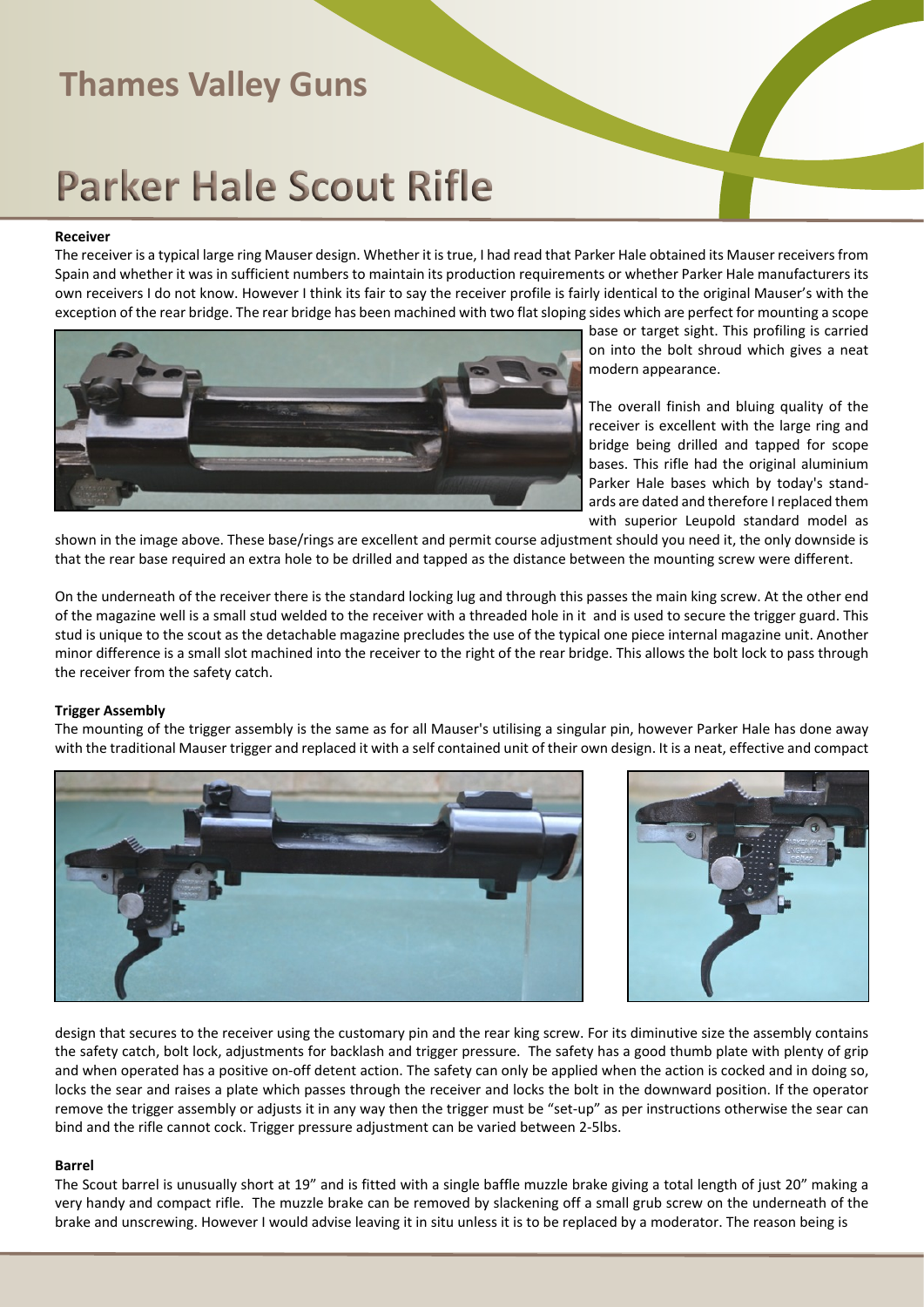# **Parker Hale Scout Rifle**

it is very effective at reducing felt recoil. The recoil baffle is 0.4" wide, curves forward and deflect gases backwards at a 30° angle.







The barrel is not floating but is designed too be supported by approximately 2" of the forend, the finish is a good quality deep blue and is stamped with the words "Parker Hale Ltd, Birmingham, England. The bore is in excellent condition, has four grooves and the rifling has a twist rate of 1 in 12.

#### **Breech Block**

The breech block is very much the traditional, classic Mauser design and therefore I have no intention of dwelling upon it. The only minor difference is the bolt shroud. As the safety catch is now part of the trigger assembly the old "flag" style safety is redundant and therefore the shroud is now profiled to the receiver, giving the rifle a more modern appearance.



#### **Trigger Guard/Magazine housing assembly**

Traditionally Mauser designs utilise an internal double stacked box magazine which usually consists of the trigger guard, box magazine, floor plate, spring, magazine platform as a complete assembly and the two king screws pass through the assembly and secure to the receiver. It is highly efficient mechanism with rounds either being loaded singularly or utilising a clip and rarely suffers any form of misfeed and the magazines lips are integral within the receiver

Therefore to apply a detachable magazine requires considerable redesign of the trigger guard/magazine housing assembly and

slight alteration of the receiver. A double stacked ten round magazine is too wide to fit in the original magazine and therefore Parker Hale have broken down the original design into three specific parts. For ease of description I will start with the middle section which is the magazine housing. The magazine housing is a sheet steel box section which houses the magazine, it is pinned down at the front by the second section which consists of

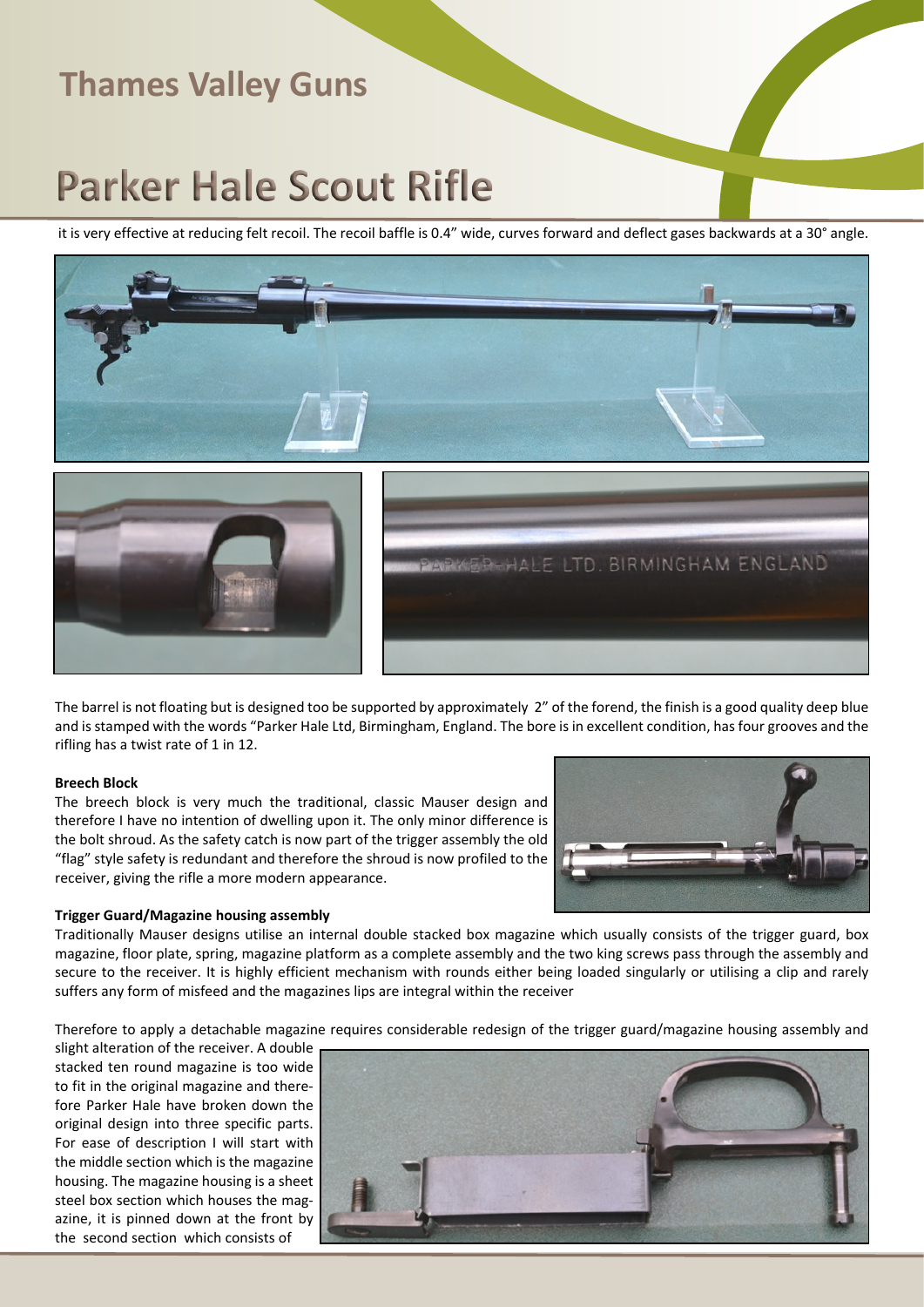# **Parker Hale Scout Rifle**

the front king screw and its plate. The third section is the trigger guard and this is secured by the rear king screw and a small screw at the front of the trigger guard which passes through the guard, a plate at the rear of the magazine housing and into a threaded boss welded to the receiver. This small screw is essential as it secures and stabilises both the trigger guard and the magazine housing, however it is hidden by the magazine release catch and is regularly broken by amateurs who think the stripping the Parker Hale Scout is a similar to a standard Mauser. Also to access the screw, one must remove the magazine catch which requires the support of both the rifle and the trigger guard at the same time, which is not the easiest of tasks. The front of the trigger guard also incorporates to horns which act as a initial guide to align the magazine with the housing.



The rifle is supplied with a four round flush fitting magazine together with a

ten round version. The 4rd magazine is designed for the 30.06 cartridge and therefore the .308 cartridge has a way to travel before it is fed in the chamber. I am unsure if the 10rd magazine is common to other models or unique to the Scout, however it is fairly traditional in terms of its layout. It has a spacer at the rear of the magazine which aligns the .308 cartridge more accurately with the feed lips and which may indicate its past history as a 30.06 magazine. The front face of the magazine has a small stud brazed in place which is designed to support the front of the magazine when it is located in its housing. However as the reader may note in the image above, the work looks like it was done as an "afterjob" as the finish is poor.

Unfortunately my rifle suffered from unreliable feed problems with the bolt passing over the top of the first round. This was directly due to too much movement of the magazine in the magazine housing but was also indirectly attributed to a combination of the sheared magazine housing screw and to much free play between the housing and the woodwork.

#### **Furniture**

Although a 90's rifle the stock has a very Boyd's look about it, although I doubt Boyd's had a hand in it. It is a good quality stock that has been accurately machined. The stock was originally finished with a plain lacquer which gives a slightly yellow tint, it has a plastic butt plate which although acceptable could be better and has checkering both on the forend and the pistol grip. The





receiver is not bedded and the barrel rests on the forend which does not necessarily reduce accuracy. My only minor criticism is the yellow tint and the poor fitting of the recoil block. The two locking rings do not sit central in their recesses and as a result over the years as the rifle has recoiled and has caused the wood around one of the locking rinks to fracture.

You may also recall in the last paragraph I mentioned about the loose fit of the magazine housing, therefore I decided the stock required repairing and upgrading. My first task was to bed the receiver, ensuring the barrel still rests on the forward section of the forend, next I relieved the recesses that housed the locking block rings and super glued the fractures. Using the same two pack epoxy resin that I used to bed the action, I reduced the length of the area where the mag housing sits by 5mm, thereby ensuring there was no movement and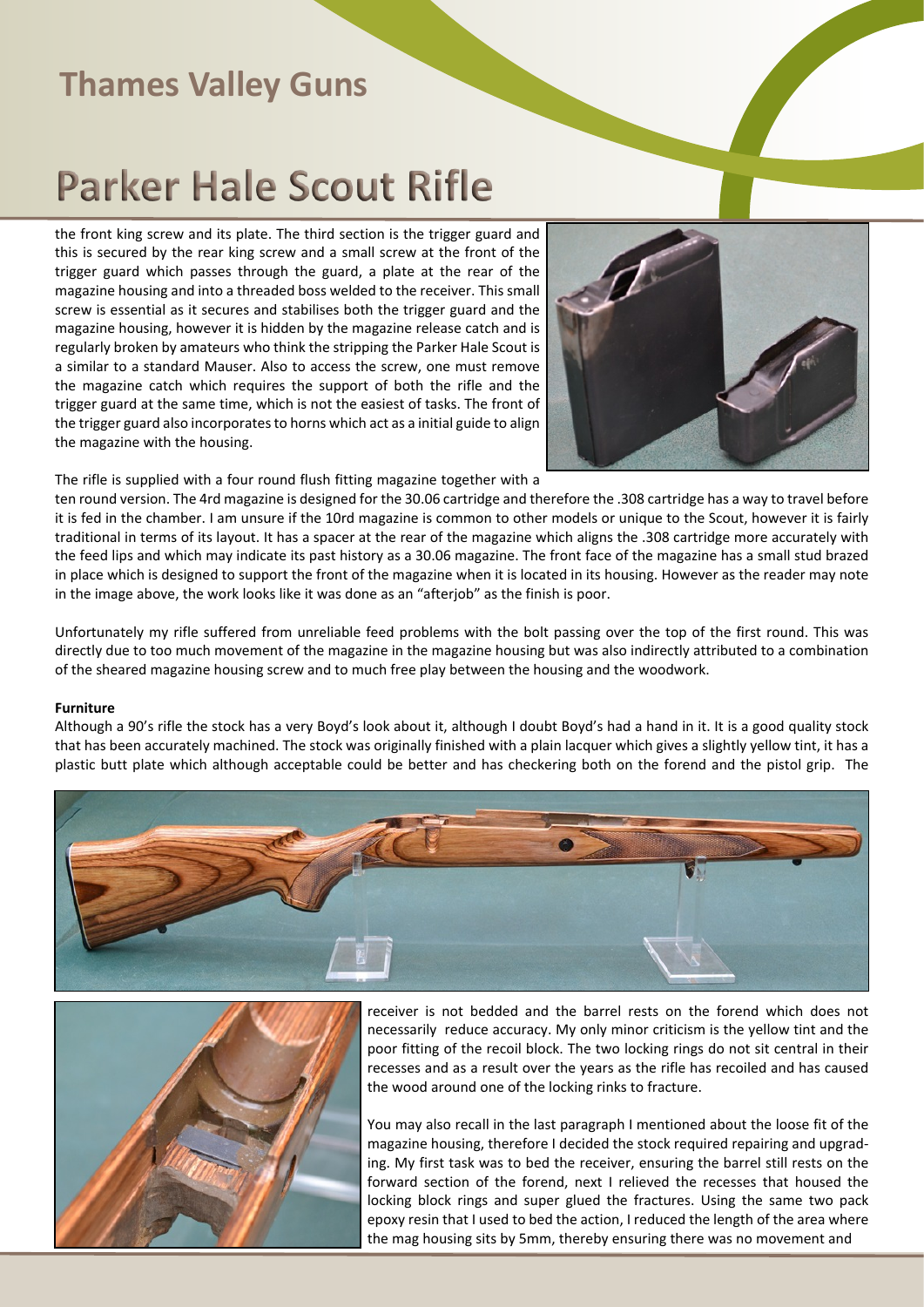# **Parker Hale Scout Rifle**

consistent positioning of the magazine. Finally I refinished the woodwork and stained it with Georgian oak to remove that horrible yellow tint.

#### **Range Test**

Having made good all the repairs, solved the feed problem and restored the woodwork it was time to start thinking about a range test.



As the rifle was ninety's technology I wanted a 90's scope and therefore opted for a good quality Redfield 4-12 x44 which I had shipped in from the US. At this point I wasn't considering working up a specific load, maybe later, so I opted for a standard load straight out of the manual which was a 150gr Sierra FMJBT bullet and 43.5gr of Vihtavouri N140, which I was using for magazine feed rifles.

My first range test was to zero and attempt a group. I was shooting prone, at 100yrds, using a bag rest with a moderate wind, however it started to rain and whilst I don't mind getting wet, I detest the rifle getting wet, therefore I started to rush as I was trying to avoid the rifle getting a thorough drenching and I cut the range test short when I got within a inch of the bull with 28mm group shown.



My second attempt was on a far more pleasant day, shooting from the bench and of a rest, I obtained a group 14.5mm and went on to accurately zero the rifle. I expected the short barrel and relatively light rifle to generate some noticeable recoil, however I was very surprised at the rifle's moderate recoil which indicated a very effective muzzle brake.

#### **Summary**

Although owned by the American company at the time, this is still an English designed and manufactured rifle and therefore to me, has considerable appeal. I shoot multiple rifles when I go shooting and the Scout tends to go with me on most shoots. This is because it is a handy, fun and more importantly, flexible rifle that is at home on any 100yrd to 600yrd range





with the scope being the limiting factor at longer distances. I often see unfair and inaccurate comments made on various forums comparing the Parker Hale Scout to more modern designs such as the Ruger and Steyr Scout rifles. I doubt very much that this rifle was designed to the "scout rifle"concept that we understand today although that concept is nothing new. The rifles heritage was from slow firing hunting and targets rifles but as Parker Hale had been recently acquired by Gibbs the rifle was more likely being marketed as a mid range, handy, high capacity "working" rifle and therefore targeting new markets and increased sales in the US.

With modification to the magazine well, up to date scope mounts, repairs to the sheared screw and relieve of the recoil block this twenty year old rifle has been returned it to its former glory. I think its profile makes it a "good looking rifle" and its short dimensions make it a handy, compact and its Mauser action, good barrel and trigger mechanism make it unusually accurate for this rifle configuration. The efficient muzzle brake effectively minimises recoil, coupled with the ten round magazine produces a healthy rate of fire for bolt gun.